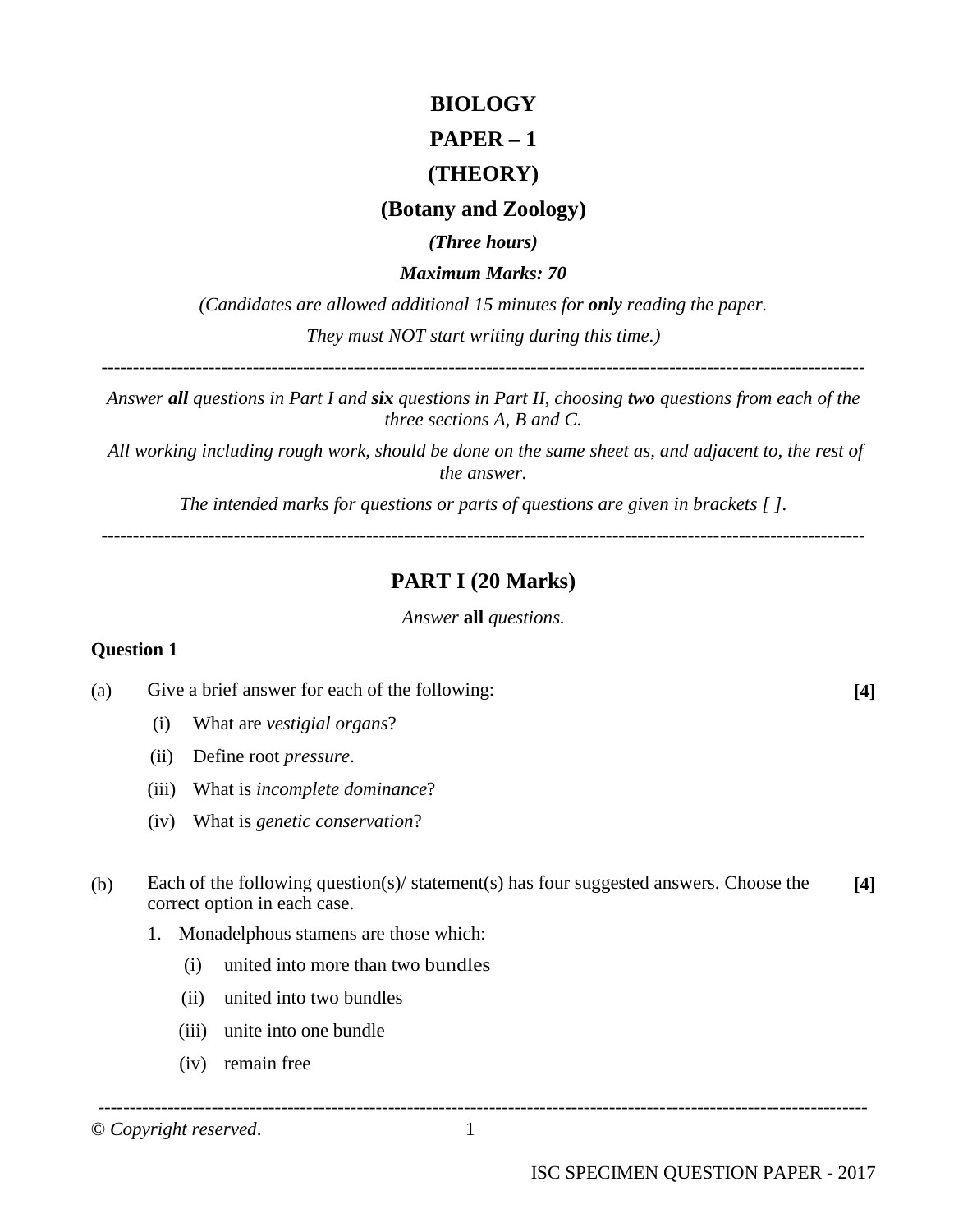- 2. Determination of skin colour is an example of:
	- (i) co-dominance
	- (ii) polygenic inheritance
	- (iii) incomplete dominance
	- (iv) Pleiotropy
- 3. 'Bt' cotton is resistant to:
	- (i) insects
	- (ii) draught
	- (iii) salt
	- (iv) Herbicides
- 4. Haemophilia is a:
	- (i) Y linked disorder
	- (ii) Autosomal sex disorder
	- (iii) X linked disorder
	- (iv) Deficiency disorder

# (c) Give a scientific term for each of the following: **[4]**

- (i) Maximum number of individuals that an environment can support.
- (ii) Exhibition of superiority of the hybrid over both of its parents.
- (iii) The functional unit of gene.
- (iv) The development of an embryo without the occurrence of fertilization.
- (d) Expand the following abbreviations: **[4]**
	- (i) SCP
	- (ii) ZIFT
	- (iii) IPM
	- (iv) PGA

-------------------------------------------------------------------------------------------------------------------------- © *Copyright reserved*. 2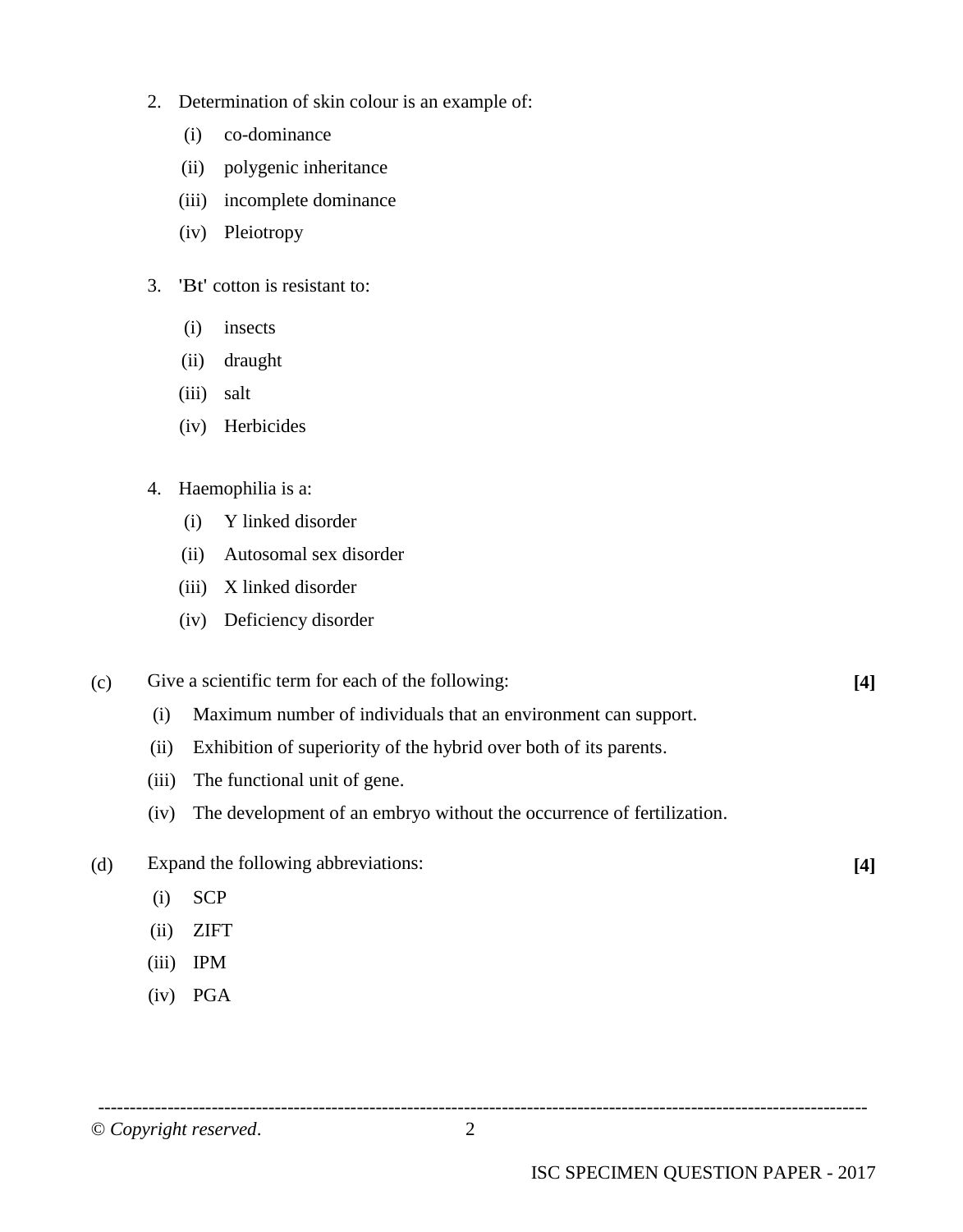- (e) Name the scientists who are associated with the following: **[4]**
	- (i) Reverse transcription
	- (ii) DNA fingerprinting
	- (iii) Mutation
	- (iv) Mass Flow Hypothesis

# **PART II (50 Marks)**

# **SECTION A**

#### *Answer any two questions*.

# **Question 2**

| (a) | Give three differences between living and non-living organisms in levels of<br>organization. | $[3]$      |  |  |  |
|-----|----------------------------------------------------------------------------------------------|------------|--|--|--|
| (b) | State the Theory of Recapitulation.                                                          |            |  |  |  |
| (c) | Give the difference between frame-shift mutation and substitution mutation.                  | $[1]$      |  |  |  |
|     | <b>Question 3</b>                                                                            |            |  |  |  |
| (a) | State <i>three</i> similarities between <i>Australopithecus</i> and <i>Apes</i> .            |            |  |  |  |
| (b) | Define genetic drift.                                                                        | $[1]$      |  |  |  |
| (c) | What is <i>abiogenesis?</i>                                                                  | $[1]$      |  |  |  |
|     | <b>Question 4</b>                                                                            |            |  |  |  |
| (a) | Give an account of the different types of natural selection.                                 | $[3]$      |  |  |  |
| (b) | Define Neo-Darwinism.                                                                        | $[1]$      |  |  |  |
| (c) | What are coacervates?                                                                        | $\bm{[1]}$ |  |  |  |

© *Copyright reserved*. 3

--------------------------------------------------------------------------------------------------------------------------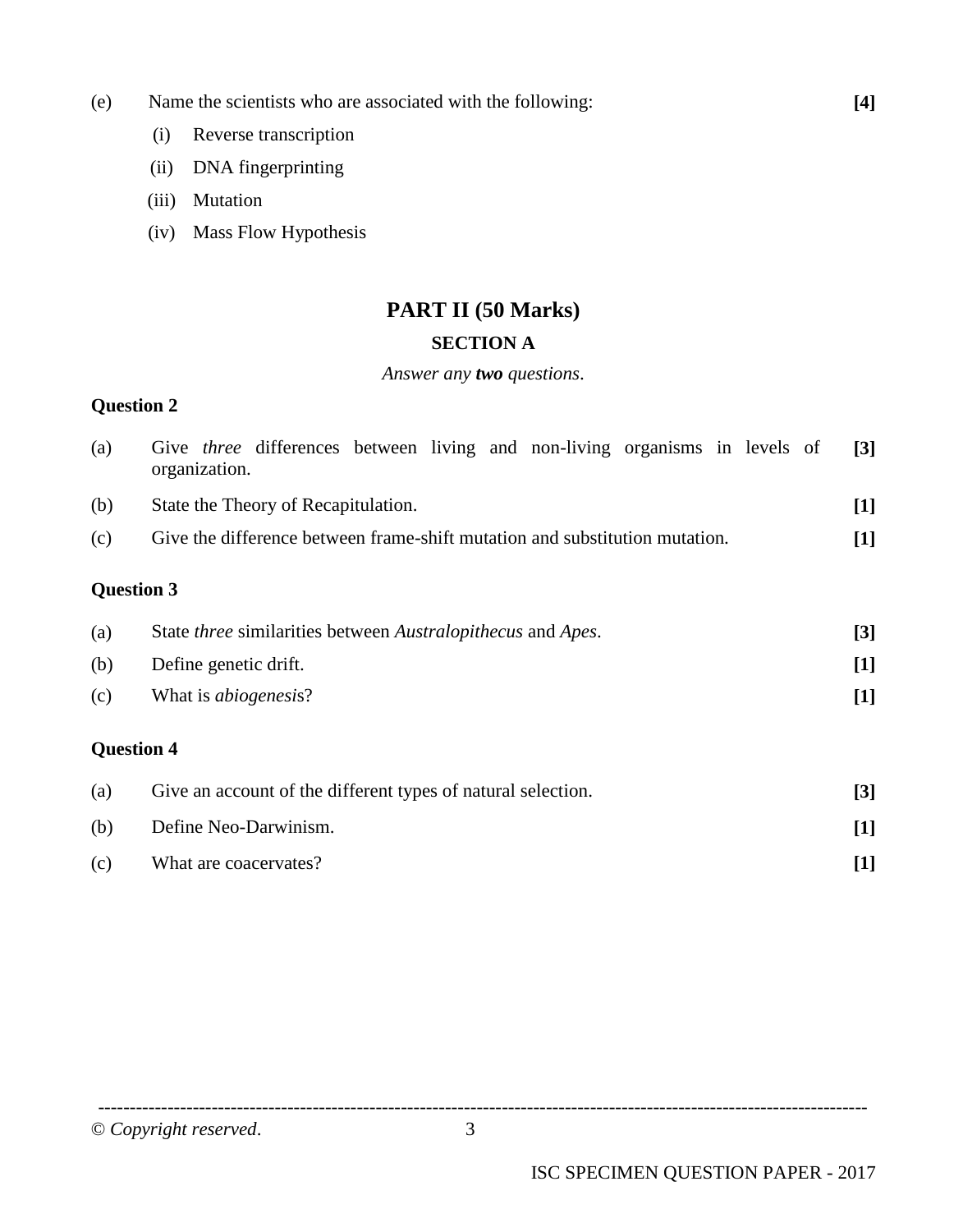#### **SECTION B**

#### *Answer any two questions*

# **Question 5**

| (a) | Give <i>four</i> anatomical differences between a dicot root and monocot root. | [4] |
|-----|--------------------------------------------------------------------------------|-----|
| (b) | State the importance of water to plants.                                       | [4] |
| (c) | Differentiate between:                                                         | [2] |
|     | Absorption spectrum and action spectrum<br>(i)                                 |     |
|     | Racemose and cymose inflorescence<br>(11)                                      |     |

# **Question 6**

| (a) | Give an account of the follicular phase of the menstrual cycle. | [4]   |
|-----|-----------------------------------------------------------------|-------|
| (b) | Explain the process of spermatogenesis.                         | [4]   |
| (c) | Define:                                                         | $[2]$ |
|     | (i) Implantation                                                |       |
|     | (ii) Capacitation                                               |       |

#### **Question 7**

| (a) | Give the functions of placenta in human females.       | [4] |
|-----|--------------------------------------------------------|-----|
| (b) | Explain the development of micro sporangium in plants. | [4] |
| (c) | Define:                                                | [2] |
|     | (i) Triple fusion                                      |     |

(ii)Porogamy

© *Copyright reserved*. 4

--------------------------------------------------------------------------------------------------------------------------